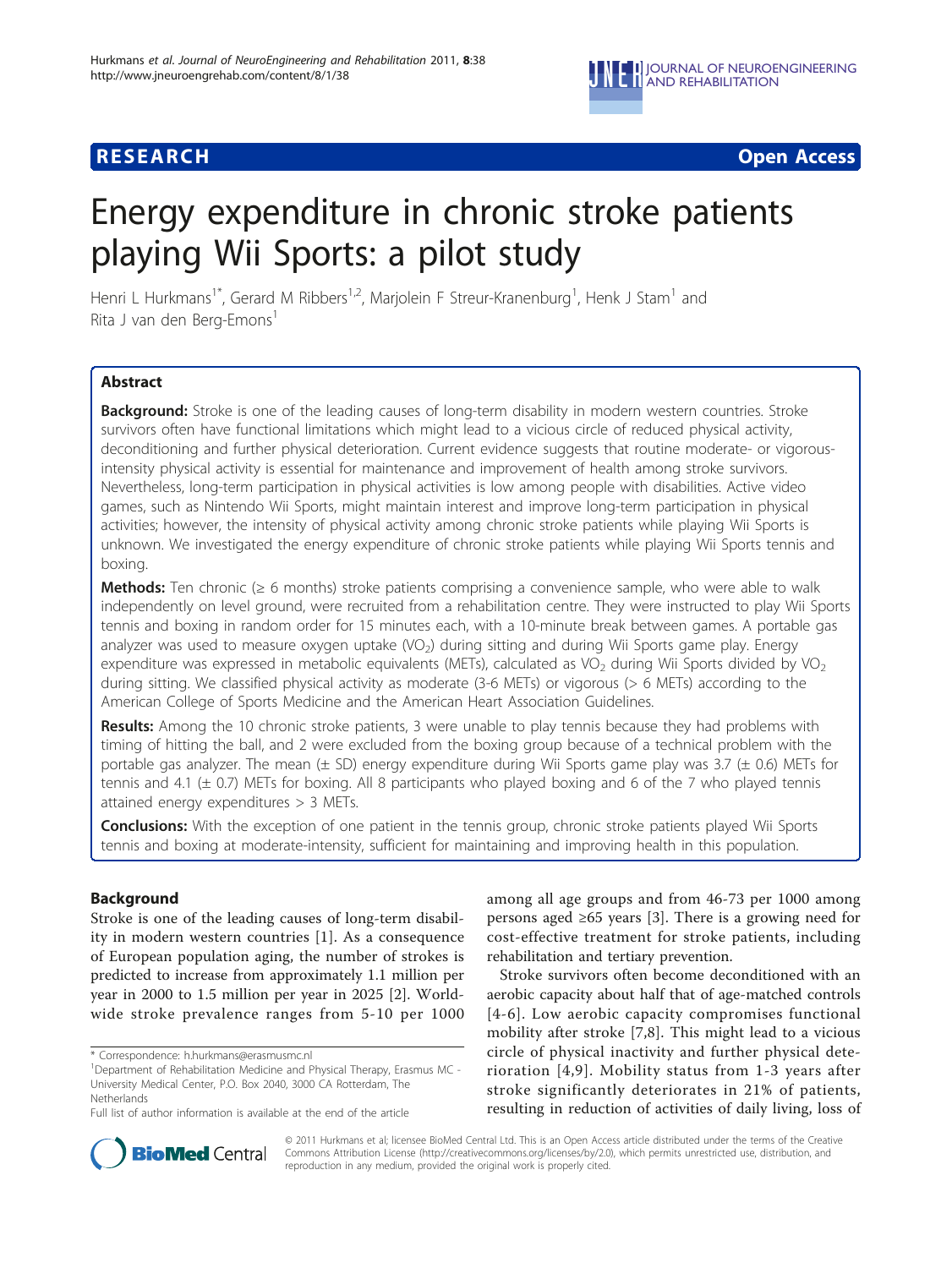independence, and social isolation [[10\]](#page-5-0). Physical inactivity might also be a risk factor for recurrent stroke and cardiac events by promoting insulin resistance [[5,11-13](#page-5-0)]. Current guidelines, therefore, recommend that routine moderate- or vigorous-intensity physical activity is needed for stroke survivors to improve and maintain their health [[4,14](#page-5-0)]. However, long-term participation in physical activities is low among people with disabilities as a result of person related factors (e.g. reduced mobility, social isolation) and environmental factors (e.g. limited access to stores and buildings, transport, and availability of equipment) [\[4,15-17](#page-5-0)].

Active video game (exergame) systems, such as Nintendo Wii Sports, are innovative and potential technologies that might improve daily physical activity levels for persons with chronic physical disabilities. Previous studies reported a mean energy expenditure of 3-4 metabolic equivalents (METs) among able-bodied adults during Wii tennis and boxing [[18](#page-5-0),[19](#page-5-0)]. This suggests that exergames have the potential to promote and maintain health, according to the American College of Sports Medicine and American Heart Association (ACSM/ AHA) Guidelines on physical activity and public health [[20\]](#page-5-0). Practical advantages of exergaming include the ability to train at home with or without online supervision, thus reducing healthcare costs [[21\]](#page-5-0). Furthermore, exergames can provide real-time feedback on performance and progress [[22](#page-5-0)]. They are also enjoyable, and can be performed with able-bodied relatives or friends or in virtual training groups to enhance compliance [[22](#page-5-0)].

Wii Sports is designed for entertainment rather than therapy, which might limit its usability for stroke rehabilitation. However, in a recent pilot study the Wii gaming technology was found to be a safe, feasible and potentially effective alternative to promote motor recovery after stroke [\[23\]](#page-5-0). It is unknown, nonetheless, whether Wii Sports is of sufficient intensity (moderate or vigorous) to promote and maintain health in this population. Stroke-specific factors, including elevated muscle tone and postural instability, might have a large demand on oxygen uptake [[4,6](#page-5-0)]. Conversely, these stroke-specific factors might lead to less intense gameplay and consequently lower energy expenditure.

We performed a proof-of-principle pilot study to determine the energy expenditure of chronic stroke patients while playing Wii-Sports. Our hypothesis was that the energy expenditure would indicate moderateor vigorous-intensity and meet the ACSM/AHA guidelines to improve and maintain health.

# Methods

#### **Participants**

A convenience sample of 10 persons with chronic stroke was recruited from Rijndam Rehabilitation Centre in the Netherlands. Patients were included if they experienced an ischemic infarct  $\geq 6$  months prior, and were classified as Functional Ambulation Category (FAC) independence level 3, 4 or 5 [[24](#page-5-0)]. Patients with a history of psychiatric disorders or conditions that might influence physical activity and fitness (e.g. lung disease, rheumatoid arthritis) or impair the safety of physical strain (e.g. cardiac disease) were excluded. Additionally, patients were excluded if they could not understand or were unable to perform research tasks as a result of severe cognitive or linguistic disorders or speech barriers, or if they experienced pain in the affected arm and hand. None of the patients were familiar with the Wii before the study. Eligible persons who provided informed consent were included in the study. Patient characteristics were collected from the patient file, including demographics (age, gender), stroke severity using the Bamford scale [[25](#page-5-0)], upper extremity strength and spasticity from the affected side using de Medical Research Council (MRC) scale [\[26\]](#page-5-0) and the Modified Ashworth Scale [[27\]](#page-5-0), balance using the Berg Balance Scale (BBS) [[28\]](#page-5-0), and disability based on the Modified Rankin Scale [[29](#page-5-0)]. The protocol was approved by the Medical Ethical Committee of Erasmus MC.

## **Instruments**

The Nintendo Wii, a home video game console, and the Wii Sports games tennis and boxing were used in the study [[30](#page-5-0)]. The games are played with the Wii remote, which is the primary controller for the console [\[31\]](#page-5-0). The Wii remote is a wireless (Bluetooth) device that has a 3-axis accelerometer sensor inside to measure motion in all directions and all speeds. Because of its motion sensing capability, the user is in contact with and can manipulate items on the screen via gesture recognition. For certain Wii games, like Wii boxing, another controller is needed: the Nunchuk. Like the Wii Remote, the Nunchuk also provides a 3-axis accelerometer for motion-sensing and tilting, but without a speaker, a rumble function, or a pointer function. Participants played the Wii games in our department's Exergame Lab, which has a relatively large playing area  $(5 \times 6)$ meter) with a  $1.5 \times 2.5$  meter beamer projection on the wall along with stereo speakers to provide the visual and audio stimuli (Figure [1\)](#page-2-0).

### Anthropometric and physiologic measurements

Body mass was measured within 0.1 kg accuracy using a calibrated electronic scale (KORONA, Leeds, UK); body height was measured within 0.1 cm accuracy using a wall mounted metal anthropometer (SECA, Hamburg, Germany). Body mass and height were measured with shoes off. Skinfold thickness was measured with a Harpenden Caliper (Burgess Hill, UK) twice on the right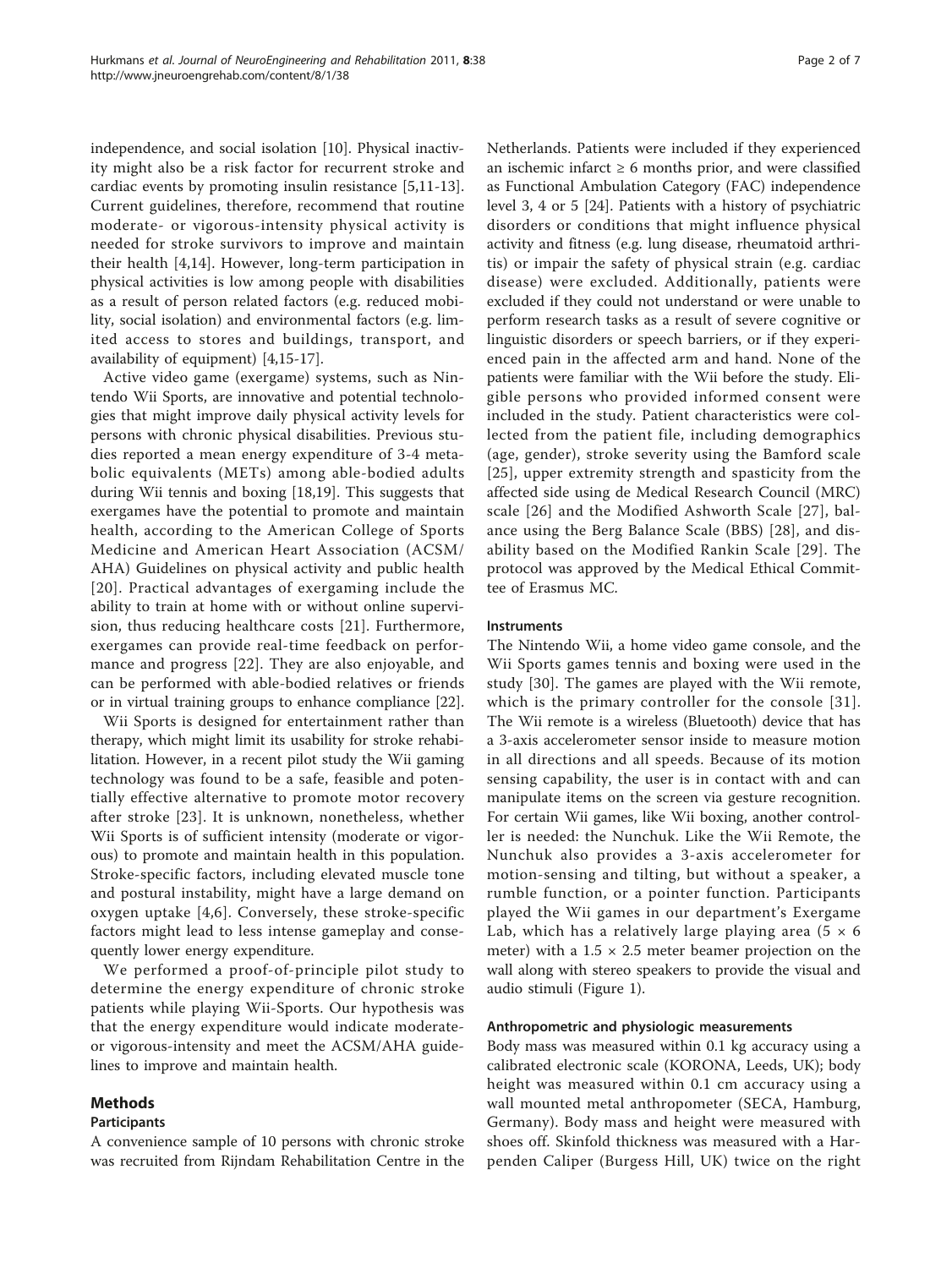side of the body at each of four sites (biceps brachii, triceps brachii, subscapular, and suprailiac). The caliper has a measuring range of 0 to 80 mm, an accuracy of 99%, and a reliability within 0.20 mm. Body fat percentage was calculated according to the equations of Durnin and Womersley [[32](#page-5-0)]. This calculation was then used to determine fat-free mass.

Energy expenditures during game play, sitting, and standing were assessed using a validated portable indirect calorimeter (Cosmed K4b<sup>2</sup>, COSMED, Rome, Italy) [[33](#page-5-0)-[38](#page-6-0)]. Oxygen and carbon dioxide sensors were calibrated with standard gases of known oxygen (16%) and carbon dioxide (5%) concentrations before each Wii tennis and boxing session. A 2-liter volume calibration syringe was used to calibrate the respiratory volume. We measured heart rate (HR) using a Polar T61 heart rate monitor (Polar Electro, Kempele, Finland), which was placed on the participant's chest and connected to the calorimeter. Selfperceived exercise intensity was measured using the modified Borg scale with 0 being "nothing at all" and 10 being "very, very strong" [\[39,40](#page-6-0)]. All anthropometric and physiologic measurements were obtained by the same investigator (MF Streur-Kranenburg).

# Experimental trial

Gas exchange measurements were performed during 5 minutes of chair-sitting and during 5 minutes of standing still. Next, participants had up to five minutes to familiarize themselves with the Wii controllers (Wii remote and Nunchuk) and the tennis and boxing games. Then, the participants rested for a minimum of 5 minutes, or until HR had decreased to chair-sitting level.

After resting, the participants played Wii Sports tennis and boxing for 15 minutes each, in random order, with a 10-minute minimum intervening rest period, or until HR had decreased to chair-sitting level. Patients hold

the Wii remote in the dominant hand, which could be the affected or non-affected hand. At the conclusion of each tennis match or boxing game, participants restarted the game as quickly as possible and continued to play for a total of 15 minutes. Following each 15 minute game play session, participants rated their perceived exertion using the modified Borg Scale. Participants were allowed to play the game in their own manner and at their own pace. To ensure participant safety and safe handling of measurement equipment, two researchers stood beside the participants during Wii game play.

# Data analysis

Mean ( $\pm$  standard deviation) VO<sub>2</sub> was calculated for the final 2.5 minutes during sitting and standing, and for the entire 15 minute duration of game play. We calculated energy expenditure, expressed in METs, as the  $VO<sub>2</sub>$  during game play divided by the  $VO<sub>2</sub>$  during sitting. Wilcoxon signed rank tests were used to compare the physiologic variables and perceived exertion measured during Wii tennis with Wii boxing. Wilcoxon signed rank tests were also used to compare physiologic variables measured during game play with those measured during sitting and standing. We used SPSS 16.0 for statistical analyses and set the significance level at  $P \le 0.05$ .

# Results

Five participants had a maximum score of 5 on the FAC, indicating an ability to ambulate on non-level and

| Table 1 Characteristics of study participants |  |  |  |  |
|-----------------------------------------------|--|--|--|--|
|-----------------------------------------------|--|--|--|--|

|                                      | <b>Tennis</b><br>$(n = 7)$ | <b>Boxing</b><br>$(n = 8)$ |
|--------------------------------------|----------------------------|----------------------------|
| Men/women (n)                        | 3/4                        | 5/3                        |
| Age (yrs)                            | 48 (33-68)                 | 56 (33-74)                 |
| Mass (kg)                            | $84.5 \pm 19.7$            | $81.9 \pm 10.3$            |
| Handedness, right                    | 7                          | 8                          |
| Sum of skinfolds (mm)                | $91.9 \pm 27.2$            | $83.7 \pm 15.9$            |
| % Body fat                           | $35.6 \pm 7.0$             | $34.6 \pm 5.8$             |
| Fat-free Mass (kg)                   | $53.9 \pm 10.6$            | $53.5 \pm 7.7$             |
| Height (cm)                          | $171.9 \pm 7.2$            | $172.6 \pm 7.5$            |
| Body mass index (kg/m <sup>2</sup> ) | $28.4 \pm 5.4$             | $27.5 \pm 2.7$             |
| Time post-stroke (months)            | 34.3 (9-119)               | 18.6 (9-30)                |
| Stroke severity: PACS/POCS           | 4/3                        | 6/2                        |
| Affected side, right                 | 4                          | 6                          |
| <b>MRC</b>                           | $4.1(1-5)$                 | $4.3(1-5)$                 |
| <b>MAS</b>                           | $0.4(0-2)$                 | $0.5(0-2)$                 |
| Balance (BBS)                        | 54.7 (52-56)               | 54.9 (52-56)               |
| mRS                                  | $1.7(1-3)$                 | $2.1(1-3)$                 |

Values are mean  $\pm$  standard deviations or mean (range). PACI = partial anterior circulation syndrome, POCI = posterior circulation syndrome; MRC = Medical Research Council; MAS = Modified Ashworth scale; BBS = Berg Balance Scale; mRS = modified Rankin Scale.

<span id="page-2-0"></span>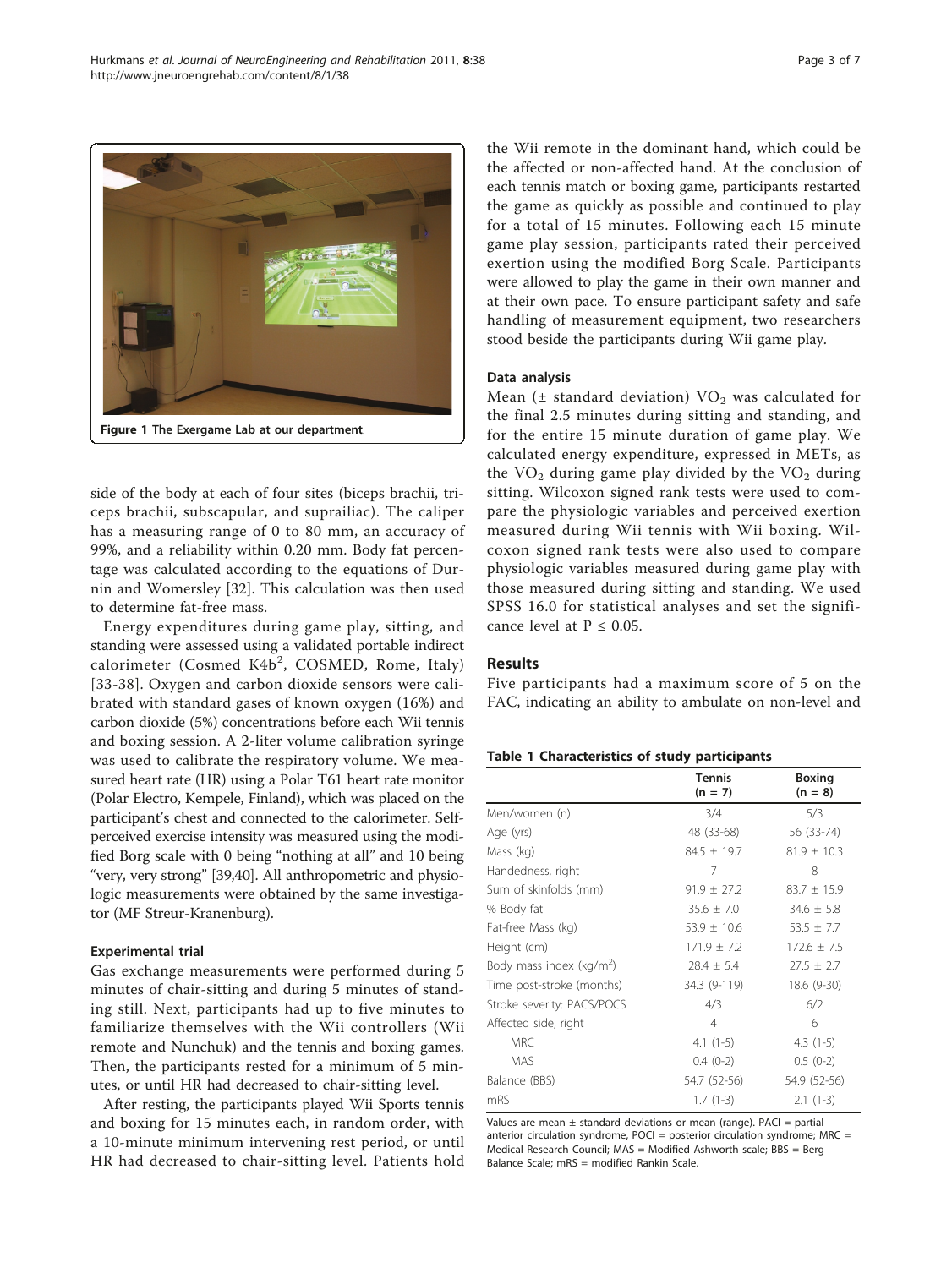level surfaces, stairs, and inclines, one of whom used an orthosis and a walking-cane. Three persons scored a 4 on the FAC, indicating an ability to walk independently on level surfaces, but required help on uneven surfaces, stairs, or inclines. Participant characteristics are summarized in Table [1](#page-2-0) for the participants that played Wii tennis ( $n = 7$ ) and boxing ( $n = 8$ ). Three participants were unable to play the tennis game, because of problems with timing of hitting the ball. A technical problem with the calorimeter invalidated  $VO<sub>2</sub>$  data collection from 2 participants during boxing.

The mean (SD)  $VO<sub>2</sub>$  during sitting was 3.0 (0.8) ml/ kg/min for the participants who played tennis and 2.9 (0.7) ml/kg/min for those who played boxing. For standing the mean  $VO<sub>2</sub>$  was 3.6 (1.1) ml/kg/min for the participants who played tennis and 3.8 (0.9) ml/kg/ min for those who played boxing. Compared with sitting,  $VO<sub>2</sub>$  was 30% higher when standing for the tennis group and 31% higher for the boxing group ( $P = 0.01$ ). Wii Sports tennis increased the  $VO<sub>2</sub>$  267% compared with sitting  $(P = 0.02)$ , and 205% compared with standing (P = 0.02). Wii Sports boxing increased  $VO<sub>2</sub> 310%$ compared with sitting  $(P = 0.01)$ , and 213% compared with standing  $(P = 0.01)$ . Energy expenditure was higher for Wii boxing (4.1 METs) compared to Wii tennis (3.7 METs); however, this difference was not significant ( $P = 0.50$ ) (Table 2). For all participants, the energy expenditure was  $\geq$  3 METs during boxing (range 3.4 - 5.7 METs) (Figure 2). Only one participant had energy expenditure < 3 METs during tennis (range 2.7 - 5.0 METs). The mean perceived exertion was rated higher for Wii Sports boxing (5.3) than for tennis  $(4.1)$  (P = 0.034) (Table 2). The individual perceived exertion rates and MET values for tennis and boxing are presented in table 3.

Table 2 Cardiorespiratory variables, energy expenditure, and perceived exertion of the 15 minutes Wii game play

|                              | Tennis $(n = 7)$ | Boxing $(n = 8)$ | P     |
|------------------------------|------------------|------------------|-------|
| $VO2$ (ml/min)               | 891.6 (249.1)    | 980.1 (319.2)    | 0.345 |
| VO <sub>2</sub> (ml/kg/min)  | 11.0(3.9)        | 11.9(3.3)        | 0.345 |
| VO <sub>2</sub> (ml/FFM/min) | 17.0(5.2)        | 18.1(4.4)        | 0.345 |
| HR (beats/min)               | 96.8 (14.7)      | 106.1 (20.0)     | 0.225 |
| $V_F$ (L/min)                | 25.7(4.7)        | 33.2 (10.3)      | 0.225 |
| <b>RFR</b>                   | 0.91(0.06)       | 0.95(0.07)       | 0.500 |
| Energy expenditure (METs)    | 3.7(0.8)         | 4.1(0.7)         | 0.500 |
| Perceived exertion           | 4.1(1.2)         | 5.3(2.7)         | 0.034 |

Values are mean ± standard deviation

 $VO<sub>2</sub> = oxygen uptake$ 

 $FFM = fat$  free mass

- $HR = heart$  rate
- $V_E$  = pulmonary ventilation

RER = respiratory exchange rate

METs = metabolic equivalents



# **Discussion**

The aim of this study was to determine energy expenditure during Wii Sports tennis and boxing game play in chronic stroke patients. Our results show that the energy expenditure during Wii Sports boxing and tennis was  $\geq$  3 METs for all except for one participant during tennis.

According to the ACSM/AHA guidelines for adults, the energy expenditure in these chronic stroke patients was sufficient to improve and maintain health [[20\]](#page-5-0). Therefore, Wii Sports tennis and boxing may be useful to increase activity levels and to promote a healthy lifestyle in patients with stroke. The recommended activity

Table 3 Individual values for energy expenditure and rating of perceived exertion of the 15 minutes Wii game play

| <b>Patient</b> | Age   | Gender | <b>Tennis</b><br><b>METs</b> | <b>Tennis</b><br><b>RPE</b> | <b>Boxing</b><br><b>METs</b> | Boxing<br><b>RPE</b> |
|----------------|-------|--------|------------------------------|-----------------------------|------------------------------|----------------------|
| 1              | 33    | m      | 2.7                          | 3                           | 4.3                          | 4                    |
| 2              | 57    | V      | 4.3                          | 3                           | 3.4                          | $\overline{4}$       |
| 3              | 57    | m      | na                           | na                          | 4.2                          | 8                    |
| $\overline{4}$ | 74    | m      | na                           | na                          | 4.0                          | 0.5                  |
| 5              | 70    | m      | na                           | na                          | 5.7                          | 3                    |
| 6              | 35    | V      | 3.4                          | 5                           | na                           | na                   |
| 7              | 68    | $\vee$ | 3.6                          | 4                           | 3.9                          | 9                    |
| 8              | 45    | m      | 3.0                          | 5                           | 4.0                          | 6                    |
| 9              | 44    | $\vee$ | 4.0                          | 3                           | 3.6                          | 4                    |
| 10             | 52    | m      | 5.0                          | 6                           | na                           | na                   |
| Mean           | 53.6  | na     | 3.7                          | 4.1                         | 4.1                          | 4.8                  |
| Median         | 54.5  | na     | 3.6                          | 4.0                         | 4.0                          | 4.0                  |
| Range          | 33-74 | na     | $2.7 - 5.0$                  | $3-6$                       | $3.4 - 5.7$                  | $0.5 - 9$            |

METs = metabolic equivalents

 $RPE =$  rating of perceived exertion

na = data are not available/applicable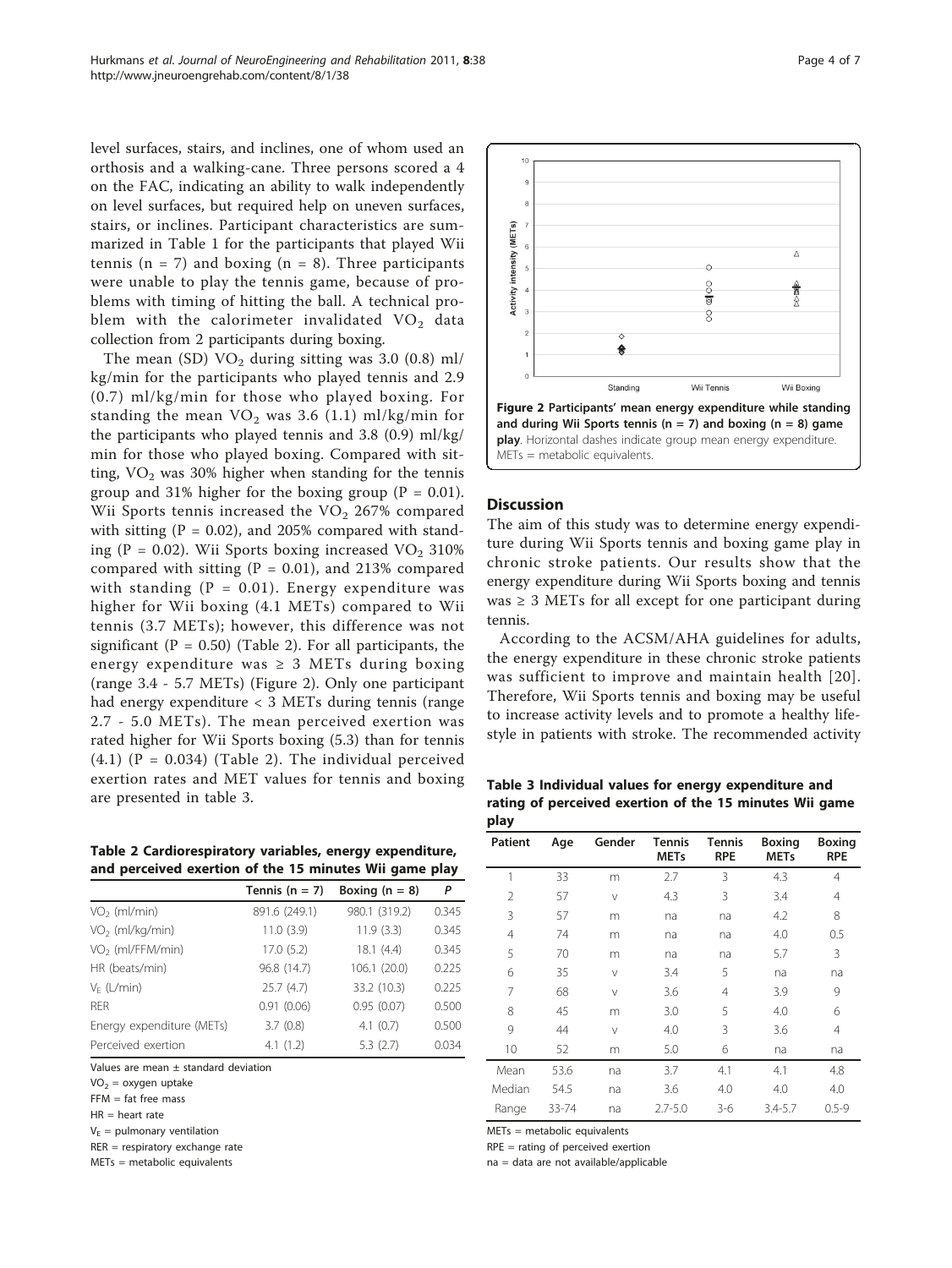dose for healthy adults is moderate-intensity physical activity (3-6 METs) for a minimum of 30 minutes on five days each week or vigorous-intensity physical activity (> 6 METs) for a minimum of 20 minutes on three days each week [\[20](#page-5-0)]. Thirty minutes of moderate-intensity Wii activities could be attained by playing several 10-minute games of tennis or boxing. Alternatively, combinations of Wii Sports game play with other moderate-intensity activities (e.g., walking, dancing) could also be used to meet the ACSM/AHA target levels.

Defining aerobic intensity in absolute terms might not be appropriate for older adults and adults with chronic conditions, because they often have low fitness levels [\[4-6](#page-5-0)[,41](#page-6-0)]. For older adults with low fitness levels, ACSM/AHA recommends the modified Borg scale to measure intensity of physical activity [\[41](#page-6-0)]. On this 10-point scale, a 5 to 6 is considered moderate-intensity activity and a 7 to 8 is considered vigorous-intensity physical activity. Six of our participants were 'older adults' (as defined by the ACSM/AHA guidelines; i.e. age≥ 65 years or age 50 to 64 years with clinically significant chronic conditions) of whom 3 scored ≥7 on the modified Borg scale for boxing but had corresponding MET values < 6. Because more intense activities are presumed to provide greater health benefits, these 3 participants might have greater health benefits than expected from their MET values [[20\]](#page-5-0). Seven participants rated their perceived exertion < 5 but had MET values > 3, possibly as a result of the heterogeneity of fitness levels in our sample. Because of the possible differences in fitness levels and because the Borg scale is a subjective measure, we prefer to use the objective measured MET values.

Although expected, given the results from previous studies [[42,43\]](#page-6-0), the energy expenditure during Wii boxing was not significantly higher than during Wii tennis. Graves et al. [[43](#page-6-0)] found higher energy costs in healthy persons during Wii boxing compared with Wii tennis. They suggested that this resulted from the nature of the boxing game encouraging the use of both arms, as nondominant limb activity was significantly greater than during tennis. Our participants were limited from using their affected arm during boxing, which might explain why differences in energy expenditure between boxing and tennis were not found.

Stroke survivors commonly have impaired balance while standing, which might induce relatively large energy costs during standing compared with sitting. The mean energy expenditure during standing (1.3 METs) was relatively low compared with energy expenditure during game play. Additionally, the MET intensities for standing in our sample were comparable with the MET intensities in able-bodied persons for standing quietly reported by Ainsworth et al. [[8](#page-5-0)]. Therefore, the increased energy expenditure during Wii Sports resulted primarily from game play.

All participants were able to play Wii boxing without extensive instruction and training. Problems with timing of hitting the ball limited 3 participants from playing Wii tennis, most likely resulting from stroke-induced deficits in spatial and temporal coordination or reduced motor response from advanced age [\[44,45](#page-6-0)]. Holding the Wii remote and Nunchuk was not possible for one person because of severe spasticity in the fingers. This person could have played the games by simply fixating the Wii remote to the hand (e.g. using a latex band); however, additional assistance would be required to push the Wii remote buttons for starting and stopping the game. For safety reasons supervision is needed when a stroke patient with balance problems plays Wii games while standing. We found no adverse effects, (e.g. nausea or dizziness, repetition injuries, and epileptic seizure), which would limit the applicability of active video games as an exercise tool for stroke patients [[21](#page-5-0),[46\]](#page-6-0). However, two patients felt temporarily very fatigued after boxing (perceived exertion of 8 and 9) and had mild soreness of the shoulder. Given current literature, repetition injuries seem to be the main concern when playing exergames [\[46-48](#page-6-0)]. Especially for stroke patients with musculoskeletal problems (e.g. muscle weakness and impaired joint stability), supervision is important to avoid exercise overdose.

This is a proof-of-principle study with a small convenience sample evaluating one 15-minute session of 2 Wii Sports games. The measurements were performed in a laboratory setting with two researchers observing the participant. However, we do not expect energy expenditure to differ substantially from home use because participants were instructed to play the games at their preferred intensity and manner, without encouragement by the researchers. Also, the participants wore a calorimeter face-mask, which differs from home use of the Wii; however, these caused no observable interference with game play. Nevertheless, we are aware that the participants were engaged in an experimental study; therefore, their behaviour will not necessarily be the same when playing Wii tennis and boxing at home. Larger prospective studies are needed to determine the effectiveness and potential side-effects of Wii game play for maintaining and improving health in chronic stroke patients. Also, future studies should focus on optimisation of exergames regarding hardware and software, so that a wide variety of stroke patients can enjoy and hopefully benefit from exergaming.

# Conclusions

In general, Wii Sports tennis and boxing were performed by nearly all chronic stroke patients in this study at sufficient intensity to maintain and improve health. Further research is needed to determine the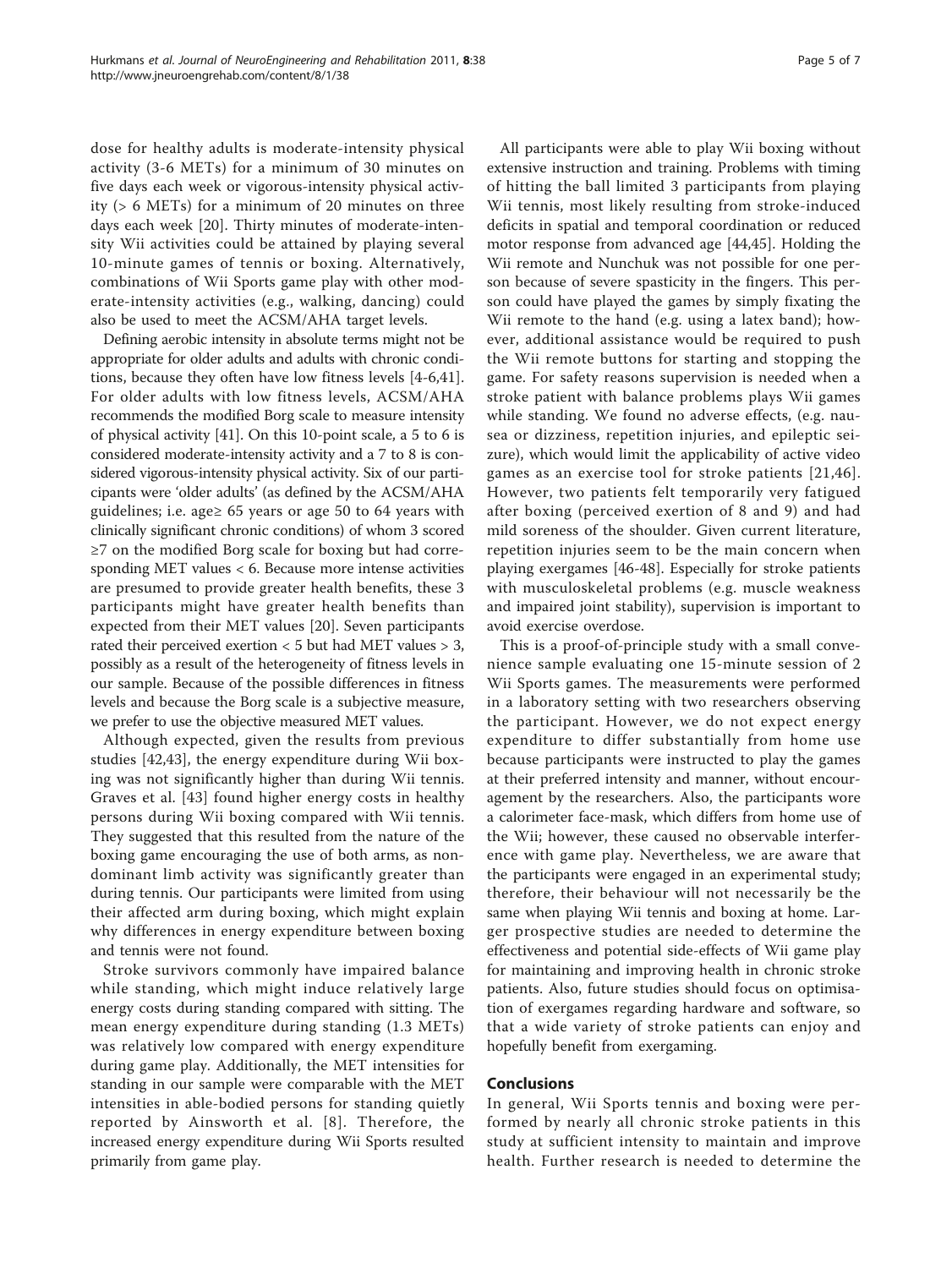<span id="page-5-0"></span>effectiveness of exergames in improving daily activity levels and cardiorespiratory fitness among stroke survivors. For this it is important to assess which stroke patient most likely will benefit from playing exergames.

#### List of abbreviations

none

#### Acknowledgements and funding none

# Author details

<sup>1</sup>Department of Rehabilitation Medicine and Physical Therapy, Erasmus MC -University Medical Center, P.O. Box 2040, 3000 CA Rotterdam, The Netherlands. <sup>2</sup>Rijndam Rehabilitation Centre, P.O. Box 2040, 3000 CA Rotterdam, the Netherlands.

#### Authors' contributions

HLH and RJBE contributed to the design and methodology of the study. MFSK and HLH contributed to the acquisition of the data. HLH, MFSK and RJBE analyzed the data, and HLH, GMR, HJS and RJBE interpreted the data. All authors read and approved the manuscript.

#### Competing interests

The authors declare that they have no competing interests.

## Received: 23 November 2010 Accepted: 14 July 2011 Published: 14 July 2011

#### References

- 1. Donnan GA, Fisher M, Macleod M, Davis SM: [Stroke.](http://www.ncbi.nlm.nih.gov/pubmed/18468545?dopt=Abstract) Lancet 2008, 371:1612-1623.
- 2. Truelsen T, Piechowski-Jozwiak B, Bonita R, Mathers C, Bogousslavsky J, Boysen G: [Stroke incidence and prevalence in Europe: a review of](http://www.ncbi.nlm.nih.gov/pubmed/16796582?dopt=Abstract) [available data.](http://www.ncbi.nlm.nih.gov/pubmed/16796582?dopt=Abstract) Eur J Neurol 2006, 13:581-598.
- Feigin VL, Lawes CM, Bennett DA, Anderson CS: [Stroke epidemiology: a](http://www.ncbi.nlm.nih.gov/pubmed/12849300?dopt=Abstract) [review of population-based studies of incidence, prevalence, and case](http://www.ncbi.nlm.nih.gov/pubmed/12849300?dopt=Abstract)[fatality in the late 20th century.](http://www.ncbi.nlm.nih.gov/pubmed/12849300?dopt=Abstract) Lancet Neurol 2003, 2:43-53.
- 4. Gordon NF, Gulanick M, Costa F, Fletcher G, Franklin BA, Roth EJ, Shephard T, American Heart Association Council on Clinical Cardiology SoECR, Prevention the Council on Cardiovascular N, et al: [Physical activity](http://www.ncbi.nlm.nih.gov/pubmed/15105522?dopt=Abstract) [and exercise recommendations for stroke survivors: an American Heart](http://www.ncbi.nlm.nih.gov/pubmed/15105522?dopt=Abstract) [Association scientific statement from the Council on Clinical Cardiology,](http://www.ncbi.nlm.nih.gov/pubmed/15105522?dopt=Abstract) [Subcommittee on Exercise, Cardiac Rehabilitation, and Prevention; the](http://www.ncbi.nlm.nih.gov/pubmed/15105522?dopt=Abstract) [Council on Cardiovascular Nursing; the Council on Nutrition, Physical](http://www.ncbi.nlm.nih.gov/pubmed/15105522?dopt=Abstract) [Activity, and Metabolism; and the Stroke Council.](http://www.ncbi.nlm.nih.gov/pubmed/15105522?dopt=Abstract) Stroke 2004, 35:1230-1240.
- Ivey FM, Hafer-Macko CE, Macko RF: [Exercise training for cardiometabolic](http://www.ncbi.nlm.nih.gov/pubmed/18277823?dopt=Abstract) [adaptation after stroke.](http://www.ncbi.nlm.nih.gov/pubmed/18277823?dopt=Abstract) J Cardiopulm Rehabil Prev 2008, 28:2-11.
- 6. Pang MY, Eng JJ, Dawson AS, Gylfadottir S: [The use of aerobic exercise](http://www.ncbi.nlm.nih.gov/pubmed/16541930?dopt=Abstract) [training in improving aerobic capacity in individuals with stroke: a meta](http://www.ncbi.nlm.nih.gov/pubmed/16541930?dopt=Abstract)[analysis.](http://www.ncbi.nlm.nih.gov/pubmed/16541930?dopt=Abstract) Clin Rehabil 2006, 20:97-111.
- 7. Ivey FM, Hafer-Macko CE, Macko RF: [Exercise rehabilitation after stroke.](http://www.ncbi.nlm.nih.gov/pubmed/17012057?dopt=Abstract) NeuroRx 2006, 3:439-450.
- 8. Ainsworth BE, Haskell WL, Whitt MC, Irwin ML, Swartz AM, Strath SJ, O'Brien WL, Bassett DR Jr, Schmitz KH, Emplaincourt PO, et al: [Compendium of physical activities: an update of activity codes and MET](http://www.ncbi.nlm.nih.gov/pubmed/10993420?dopt=Abstract) [intensities.](http://www.ncbi.nlm.nih.gov/pubmed/10993420?dopt=Abstract) Med Sci Sports Exerc 2000, 32:S498-504.
- 9. Durstine JL, Painter P, Franklin BA, Morgan D, Pitetti KH, Roberts SO: [Physical activity for the chronically ill and disabled.](http://www.ncbi.nlm.nih.gov/pubmed/10999424?dopt=Abstract) Sports Med 2000, 30:207-219.
- 10. van de Port IG, Kwakkel G, van Wijk I, Lindeman E: [Susceptibility to](http://www.ncbi.nlm.nih.gov/pubmed/16322486?dopt=Abstract) [deterioration of mobility long-term after stroke: a prospective cohort](http://www.ncbi.nlm.nih.gov/pubmed/16322486?dopt=Abstract) [study.](http://www.ncbi.nlm.nih.gov/pubmed/16322486?dopt=Abstract) Stroke 2006, 37:167-171.
- 11. Lee CD, Folsom AR, Blair SN: [Physical activity and stroke risk: a meta](http://www.ncbi.nlm.nih.gov/pubmed/14500932?dopt=Abstract)[analysis.](http://www.ncbi.nlm.nih.gov/pubmed/14500932?dopt=Abstract) Stroke 2003, 34:2475-2481.
- 12. Liu M, Tsuji T, Hase K, Hara Y, Fujiwara T: [Physical fitness in persons with](http://www.ncbi.nlm.nih.gov/pubmed/14748473?dopt=Abstract) [hemiparetic stroke.](http://www.ncbi.nlm.nih.gov/pubmed/14748473?dopt=Abstract) Keio J Med 2003, 52:211-219.
- 13. Vermeer SE, Sandee W, Algra A, Koudstaal PJ, Kappelle LJ, Dippel DW, Dutch TIATSG: [Impaired glucose tolerance increases stroke risk in](http://www.ncbi.nlm.nih.gov/pubmed/16627787?dopt=Abstract) [nondiabetic patients with transient ischemic attack or minor ischemic](http://www.ncbi.nlm.nih.gov/pubmed/16627787?dopt=Abstract) [stroke.](http://www.ncbi.nlm.nih.gov/pubmed/16627787?dopt=Abstract) Stroke 2006, 37:1413-1417.
- 14. Sacco RL, Adams R, Albers G, Alberts MJ, Benavente O, Furie K, Goldstein LB, Gorelick P, Halperin J, Harbaugh R, et al: [Guidelines for](http://www.ncbi.nlm.nih.gov/pubmed/16432246?dopt=Abstract) [prevention of stroke in patients with ischemic stroke or transient](http://www.ncbi.nlm.nih.gov/pubmed/16432246?dopt=Abstract) [ischemic attack: a statement for healthcare professionals from the](http://www.ncbi.nlm.nih.gov/pubmed/16432246?dopt=Abstract) [American Heart Association/American Stroke Association Council on](http://www.ncbi.nlm.nih.gov/pubmed/16432246?dopt=Abstract) [Stroke: co-sponsored by the Council on Cardiovascular Radiology and](http://www.ncbi.nlm.nih.gov/pubmed/16432246?dopt=Abstract) [Intervention: the American Academy of Neurology affirms the value of](http://www.ncbi.nlm.nih.gov/pubmed/16432246?dopt=Abstract) [this guideline.](http://www.ncbi.nlm.nih.gov/pubmed/16432246?dopt=Abstract) Stroke 2006, 37:577-617.
- 15. Rimmer JH, Riley B, Wang E, Rauworth A, Jurkowski J: [Physical activity](http://www.ncbi.nlm.nih.gov/pubmed/15165658?dopt=Abstract) [participation among persons with disabilities: barriers and facilitators.](http://www.ncbi.nlm.nih.gov/pubmed/15165658?dopt=Abstract) Am J Prev Med 2004, 26:419-425.
- 16. Vissers M, van den Berg-Emons R, Sluis T, Bergen M, Stam H, Bussmann H: [Barriers to and facilitators of everyday physical activity in persons with a](http://www.ncbi.nlm.nih.gov/pubmed/18509562?dopt=Abstract) [spinal cord injury after discharge from the rehabilitation centre.](http://www.ncbi.nlm.nih.gov/pubmed/18509562?dopt=Abstract) J Rehabil Med 2008, 40:461-467
- 17. Morris JH, Williams B: [Optimising long-term participation in physical](http://www.ncbi.nlm.nih.gov/pubmed/19635344?dopt=Abstract) [activities after stroke: exploring new ways of working for](http://www.ncbi.nlm.nih.gov/pubmed/19635344?dopt=Abstract) [physiotherapists.](http://www.ncbi.nlm.nih.gov/pubmed/19635344?dopt=Abstract) Physiotherapy 2009, 95:228-234.
- 18. Miyachi M, Yamamoto K, Ohkawara K, Tanaka S: [METs in adults while](http://www.ncbi.nlm.nih.gov/pubmed/19997034?dopt=Abstract) [playing active video games: a metabolic chamber study.](http://www.ncbi.nlm.nih.gov/pubmed/19997034?dopt=Abstract) Med Sci Sports Exerc 2010, 42:1149-1153.
- 19. Lanningham-Foster L, Foster RC, McCrady SK, Jensen TB, Mitre N, Levine JA: [Activity-promoting video games and increased energy expenditure.](http://www.ncbi.nlm.nih.gov/pubmed/19324368?dopt=Abstract) J Pediatr 2009, 154:819-823.
- 20. Haskell WL, Lee IM, Pate RR, Powell KE, Blair SN, Franklin BA, Macera CA, Heath GW, Thompson PD, Bauman A: [Physical activity and public health:](http://www.ncbi.nlm.nih.gov/pubmed/17762377?dopt=Abstract) [updated recommendation for adults from the American College of](http://www.ncbi.nlm.nih.gov/pubmed/17762377?dopt=Abstract) [Sports Medicine and the American Heart Association.](http://www.ncbi.nlm.nih.gov/pubmed/17762377?dopt=Abstract) Med Sci Sports Exerc 2007, 39:1423-1434.
- 21. Rizzo A, Kim GJ: A SWOT analysis of the field of virtual reality rehabilitation and therapy. Presence: Teleoper Virtual Environ 2005, 14:119-146.
- 22. Betker AL, Desai A, Nett C, Kapadia N, Szturm T: [Game-based exercises for](http://www.ncbi.nlm.nih.gov/pubmed/17712036?dopt=Abstract) [dynamic short-sitting balance rehabilitation of people with chronic](http://www.ncbi.nlm.nih.gov/pubmed/17712036?dopt=Abstract) [spinal cord and traumatic brain injuries.](http://www.ncbi.nlm.nih.gov/pubmed/17712036?dopt=Abstract) PhysTher 2007, 87:1389-1398.
- 23. Saposnik G, Teasell R, Mamdani M, Hall J, McIlroy W, Cheung D, Thorpe KE, Cohen LG, Bayley M, Stroke Outcome Research Canada Working G: [Effectiveness of virtual reality using Wii gaming technology in stroke](http://www.ncbi.nlm.nih.gov/pubmed/20508185?dopt=Abstract) [rehabilitation: a pilot randomized clinical trial and proof of principle.](http://www.ncbi.nlm.nih.gov/pubmed/20508185?dopt=Abstract) Stroke 2010, 41:1477-1484.
- 24. Holden MK, Gill KM, Magliozzi MR, Nathan J, Piehl-Baker L: [Clinical gait](http://www.ncbi.nlm.nih.gov/pubmed/6691052?dopt=Abstract) [assessment in the neurologically impaired. Reliability and](http://www.ncbi.nlm.nih.gov/pubmed/6691052?dopt=Abstract) [meaningfulness.](http://www.ncbi.nlm.nih.gov/pubmed/6691052?dopt=Abstract) Phys Ther 1984, 64:35-40.
- 25. Bamford J, Sandercock P, Dennis M, Burn J, Warlow C: [Classification and](http://www.ncbi.nlm.nih.gov/pubmed/1675378?dopt=Abstract) [natural history of clinically identifiable subtypes of cerebral infarction.](http://www.ncbi.nlm.nih.gov/pubmed/1675378?dopt=Abstract) Lancet 1991, 337:1521-1526.
- 26. Gregson JM, Leathley MJ, Moore AP, Smith TL, Sharma AK, Watkins CL: [Reliability of measurements of muscle tone and muscle power in stroke](http://www.ncbi.nlm.nih.gov/pubmed/10855904?dopt=Abstract) [patients.](http://www.ncbi.nlm.nih.gov/pubmed/10855904?dopt=Abstract) Age Ageing 2000, 29:223-228.
- 27. Gregson JM, Leathley M, Moore AP, Sharma AK, Smith TL, Watkins CL: [Reliability of the Tone Assessment Scale and the modified Ashworth](http://www.ncbi.nlm.nih.gov/pubmed/10489001?dopt=Abstract) [scale as clinical tools for assessing poststroke spasticity.](http://www.ncbi.nlm.nih.gov/pubmed/10489001?dopt=Abstract) Arch Phys Med Rehabil 1999, 80:1013-1016.
- 28. Blum L, Korner-Bitensky N: [Usefulness of the Berg Balance Scale in stroke](http://www.ncbi.nlm.nih.gov/pubmed/18292215?dopt=Abstract) [rehabilitation: a systematic review.](http://www.ncbi.nlm.nih.gov/pubmed/18292215?dopt=Abstract) Phys Ther 2008, 88:559-566.
- 29. van Swieten JC, Koudstaal PJ, Visser MC, Schouten HJ, van Gijn J: [Interobserver agreement for the assessment of handicap in stroke](http://www.ncbi.nlm.nih.gov/pubmed/3363593?dopt=Abstract) [patients.](http://www.ncbi.nlm.nih.gov/pubmed/3363593?dopt=Abstract) Stroke 1988, 19:604-607.
- 30. Wii. [<http://en.wikipedia.org/wiki/Wii>].
- 31. Wii remote. [\[http://en.wikipedia.org/wiki/Wii\\_Remote](http://en.wikipedia.org/wiki/Wii_Remote)].
- 32. Durnin JV, Womersley J: [Body fat assessed from total body density and](http://www.ncbi.nlm.nih.gov/pubmed/4843734?dopt=Abstract) [its estimation from skinfold thickness: measurements on 481 men and](http://www.ncbi.nlm.nih.gov/pubmed/4843734?dopt=Abstract) [women aged from 16 to 72 years.](http://www.ncbi.nlm.nih.gov/pubmed/4843734?dopt=Abstract) Br J Nutr 1974, 32:77-97.
- 33. Duffield R, Dawson B, Pinnington HC, Wong P: [Accuracy and reliability of](http://www.ncbi.nlm.nih.gov/pubmed/15139160?dopt=Abstract) [a Cosmed K4b2 portable gas analysis system.](http://www.ncbi.nlm.nih.gov/pubmed/15139160?dopt=Abstract) J Sci Med Sport 2004, 7:11-22.